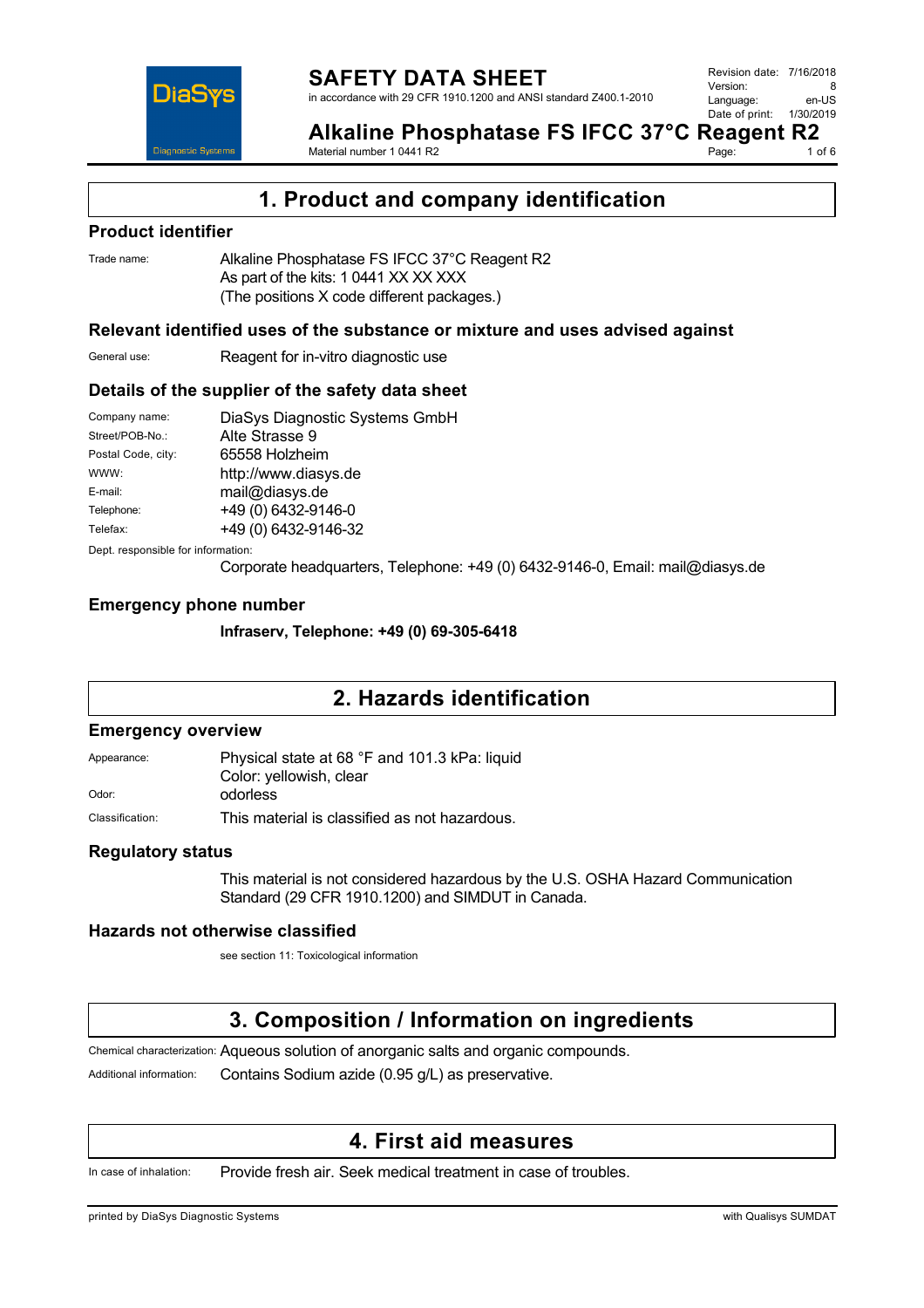

## **SAFETY DATA SHEET**

in accordance with 29 CFR 1910.1200 and ANSI standard Z400.1-2010

**Alkaline Phosphatase FS IFCC 37°C Reagent R2**<br>Material number 1.0441.B2 Material number 1 0441 R2 Page:

| Following skin contact: | Change contaminated clothing. Remove residues with water. In case of skin irritation,<br>consult a physician.                                                                                                                                    |
|-------------------------|--------------------------------------------------------------------------------------------------------------------------------------------------------------------------------------------------------------------------------------------------|
| After eye contact:      | Immediately flush eyes with plenty of flowing water for 10 to 15 minutes holding eyelids<br>apart. Remove contact lenses, if present and easy to do. Continue rinsing.<br>In case of troubles or persistent symptoms, consult an opthalmologist. |
| After swallowing:       | Rinse mouth thoroughly with water. Do not induce vomiting without medical advice.<br>Have victim drink large quantities of water, with active charcoal if possible. Seek medical<br>attention.                                                   |
|                         | Most important symptoms/effects, acute and delayed                                                                                                                                                                                               |

After eye contact: The product can cause irritation of the eyes.

## **Information to physician**

Treat symptomatically.

# **5. Fire fighting measures**

Flash point/flash point range:

not combustible

Auto-ignition temperature: No data available

Suitable extinguishing media:

Product is non-combustible. Extinguishing materials should therefore be selected according to surroundings.

### **Specific hazards arising from the chemical**

Fires in the immediate vicinity may cause the development of dangerous vapors. In case of fire may be liberated: Nitrogen oxides (NOx), carbon monoxide and carbon dioxide.

Protective equipment and precautions for firefighters:

Wear self-contained breathing apparatus.

Additional information: Do not allow fire water to penetrate into surface or ground water.

## **6. Accidental release measures**

Personal precautions: Avoid contact with skin, eyes, and clothing. Wear appropriate protective equipment. In enclosed areas: Provide fresh air. Environmental precautions: Do not allow to penetrate into soil, waterbodies or drains. Methods for clean-up: Soak up with absorbent materials such as sand, siliceus earth, acid- or universal binder. Store in special closed containers and dispose of according to ordinance. Wash spill

area with plenty of water.

# **7. Handling and storage**

### **Handling**

Advices on safe handling: Provide adequate ventilation, and local exhaust as needed. Avoid contact with skin and eyes. Keep all containers, equipment and working place clean. Do not breathe vapors. Wear appropriate protective equipment. Wash hands before breaks and after work. Do not eat, drink or smoke when using this product.

printed by DiaSys Diagnostic Systems with Qualisys SUMDAT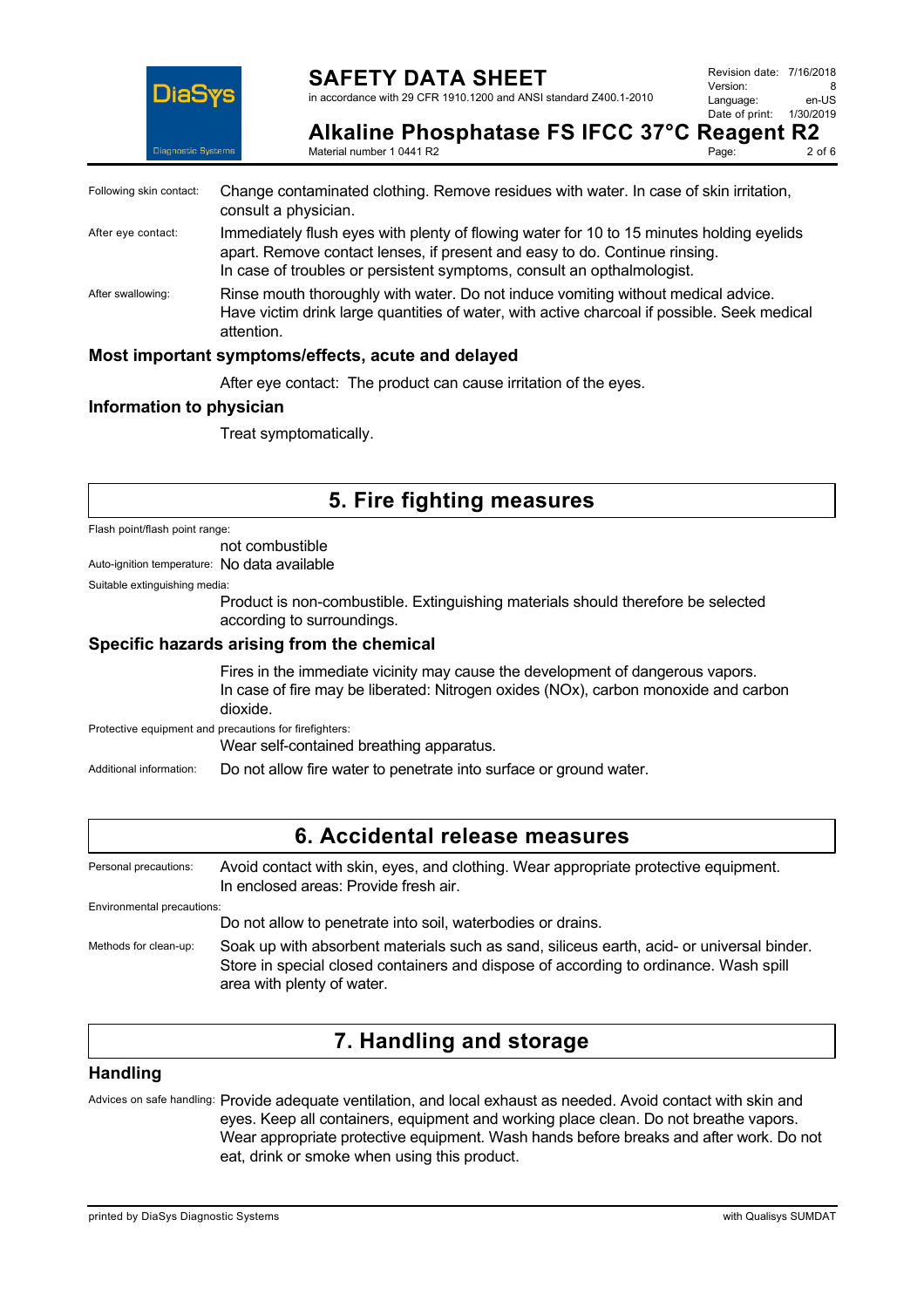

Page:

**Alkaline Phosphatase FS IFCC 37°C Reagent R2**<br>Material number 1.0441.B2 Material number 1 0441 R2

### **Storage**

Requirements for storerooms and containers:

Keep containers tightly closed and at a temperature between 35.6 °F and 46.4 °F. Protect from light. Do not freeze. Keep sterile.

Hints on joint storage: Do not store together with: Acids, alkalis.

# **8. Exposure controls / personal protection**

### **Engineering controls**

Provide good ventilation and/or an exhaust system in the work area. See also information in chapter 7, section storage.

## **Personal protection equipment (PPE)**

Eye/face protection Tightly sealed goggles according to OSHA Standard - 29 CFR: 1910.133 or ANSI Z87.1-2010. OSHA Standard - 29 CFR: 1910.133 or ANSI Z87.1-2003 Skin protection **Wear suitable protective clothing.** Protective gloves according to OSHA Standard - 29 CFR: 1910.138. OSHA Standard - 29 CFR: 1910.138 Glove material: Nitrile rubber - Breakthrough time: >480 min. Observe glove manufacturer's instructions concerning penetrability and breakthrough time. Respiratory protection: When vapors form, use respiratory protection. General hygiene considerations: Avoid contact with skin, eyes, and clothing. Change contaminated clothing. Do not breathe vapors. Wash hands before breaks and after work. Do not eat, drink or smoke when using this product.

# **9. Physical and chemical properties**

## **Information on basic physical and chemical properties**

| Appearance:                              | Physical state at 68 °F and 101.3 kPa: liquid<br>Color: yellowish, clear |
|------------------------------------------|--------------------------------------------------------------------------|
| Odor:                                    | odorless                                                                 |
| Odor threshold:                          | No data available                                                        |
| pH value:                                | at 77 °F: 9.0                                                            |
| Melting point/freezing point:            | No data available                                                        |
| Initial boiling point and boiling range: | No data available                                                        |
| Flash point/flash point range:           | not combustible                                                          |
| Evaporation rate:                        | No data available                                                        |
| Flammability:                            | No data available                                                        |
| Explosion limits:                        | No data available                                                        |
| Vapor pressure:                          | No data available                                                        |
| Vapor density:                           | No data available                                                        |
| Density:                                 | at 68 °F: 1.014 g/mL                                                     |
| Water solubility:                        | completely miscible                                                      |
| Partition coefficient: n-octanol/water:  | No data available                                                        |
| Auto-ignition temperature:               | No data available                                                        |
| Thermal decomposition:                   | No data available                                                        |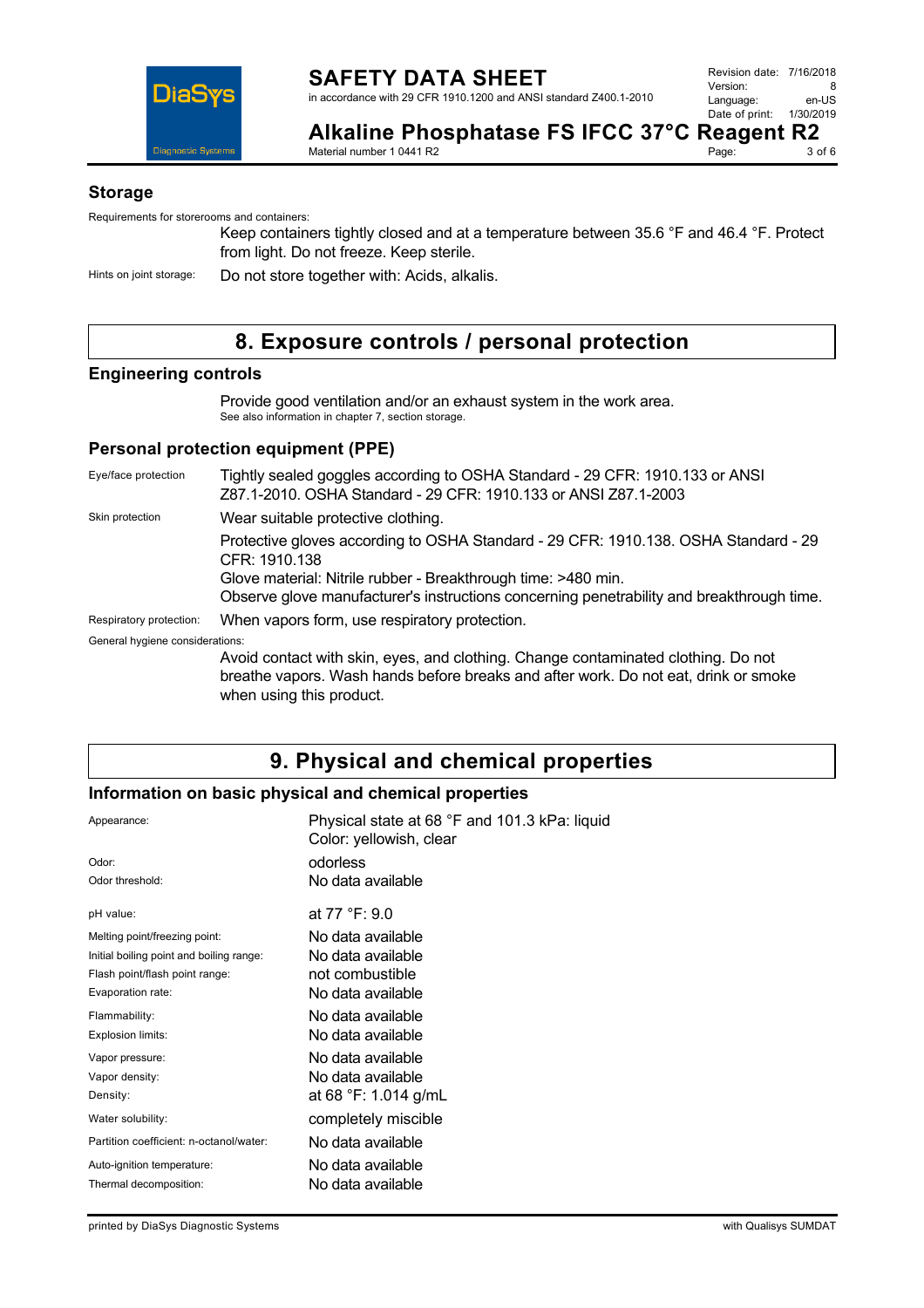

Revision date: 7/16/2018 Version: 8<br>
Language: en-US Language: Date of print: 1/30/2019

Page:

**Alkaline Phosphatase FS IFCC 37°C Reagent R2**<br>Material number 1 0441 R2<br>4 of 6

Material number 1 0441 R2

Additional information: No data available

# **10. Stability and reactivity**

Chemical stability: Stable under recommended storage conditions.

#### Possibility of hazardous reactions

No hazardous reactions known.

- Conditions to avoid: Protect against heat /sun rays.
- Incompatible materials: Acids, alkalis

Hazardous decomposition products:

No hazardous decomposition products when regulations for storage and handling are observed.

Thermal decomposition: No data available

# **11. Toxicological information**

### **Toxicological tests**

| Toxicological effects: | Acute toxicity (oral): Lack of data.                                                                                                                                                                                                              |
|------------------------|---------------------------------------------------------------------------------------------------------------------------------------------------------------------------------------------------------------------------------------------------|
|                        | Acute toxicity (dermal): Lack of data.                                                                                                                                                                                                            |
|                        | Acute toxicity (inhalative): Lack of data.                                                                                                                                                                                                        |
|                        | Skin corrosion/irritation: Lack of data.                                                                                                                                                                                                          |
|                        | Serious eye damage/irritation: Lack of data.                                                                                                                                                                                                      |
|                        | Sensitisation to the respiratory tract: Lack of data.                                                                                                                                                                                             |
|                        | Skin sensitisation: Lack of data.                                                                                                                                                                                                                 |
|                        | Germ cell mutagenicity/Genotoxicity: Lack of data.                                                                                                                                                                                                |
|                        | Carcinogenicity: Lack of data.                                                                                                                                                                                                                    |
|                        | Reproductive toxicity: Lack of data.                                                                                                                                                                                                              |
|                        | Effects on or via lactation: Lack of data.                                                                                                                                                                                                        |
|                        | Specific target organ toxicity (single exposure): Lack of data.                                                                                                                                                                                   |
|                        | Specific target organ toxicity (repeated exposure): Lack of data.                                                                                                                                                                                 |
|                        | Aspiration hazard: Lack of data.                                                                                                                                                                                                                  |
| Other information:     | Contains Sodium azide (0.95 g/L):<br>After resorption of toxic quantities: headache, dizziness, nausea, cough, vomiting,<br>spasms, breathing paralysis, CNS disorders, low blood pressure, cardiovascular failure,<br>unconsciousness, collapse. |
| <b>Symptoms</b>        |                                                                                                                                                                                                                                                   |
|                        | After eye contact: The product can cause irritation of the eyes.                                                                                                                                                                                  |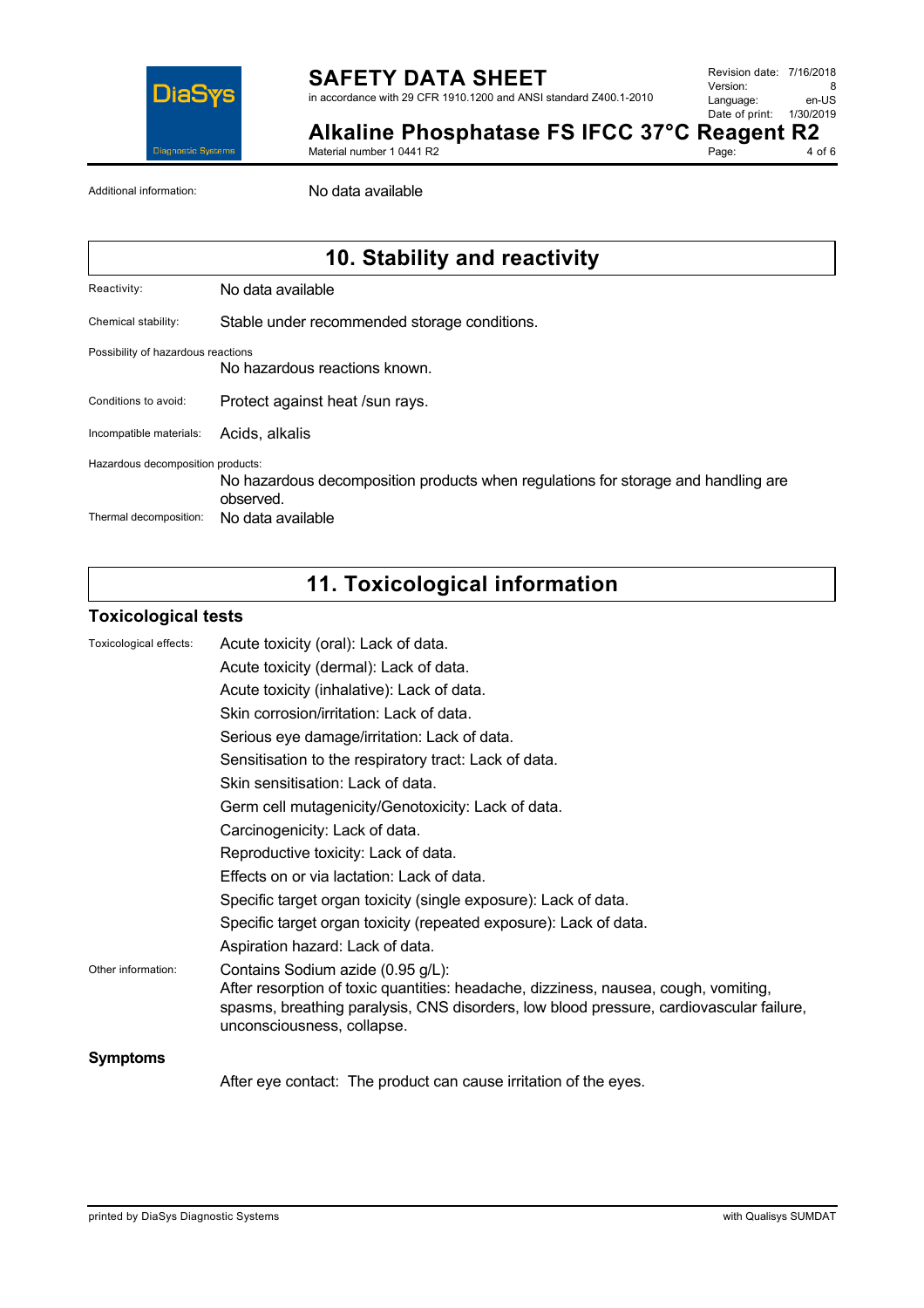

in accordance with 29 CFR 1910.1200 and ANSI standard Z400.1-2010

Revision date: 7/16/2018 Version: 8<br>Language: en-LIS Language: Date of print: 1/30/2019

Page:

|                           | Alkaline Phosphatase FS IFCC 37°C |  |  |
|---------------------------|-----------------------------------|--|--|
| Motorial number 1 0441 P2 |                                   |  |  |

**Reagent R2**<br>Page: 50f6

# **12. Ecological information**

#### **Ecotoxicity**

Further details: No data available

### **Mobility in soil**

No data available

### **Persistence and degradability**

Further details: No data available

### **Additional ecological information**

General information: Do not allow to enter into ground-water, surface water or drains.

# **13. Disposal considerations**

#### **Product**

Recommendation: Special waste. Dispose of waste according to applicable legislation.

#### **Contaminated packaging**

Recommendation: Dispose of waste according to applicable legislation. Non-contaminated packages may be recycled.

# **14. Transport information USA: Department of Transportation (DOT)** Proper shipping name: Not restricted

#### **Sea transport (IMDG)**

Proper shipping name: Not restricted Marine pollutant: now no

## **Air transport (IATA)**

Proper shipping name: Not restricted

## **Further information**

No dangerous good in sense of these transport regulations.

# **15. Regulatory information**

### **National regulations - Great Britain**

Hazchem-Code: